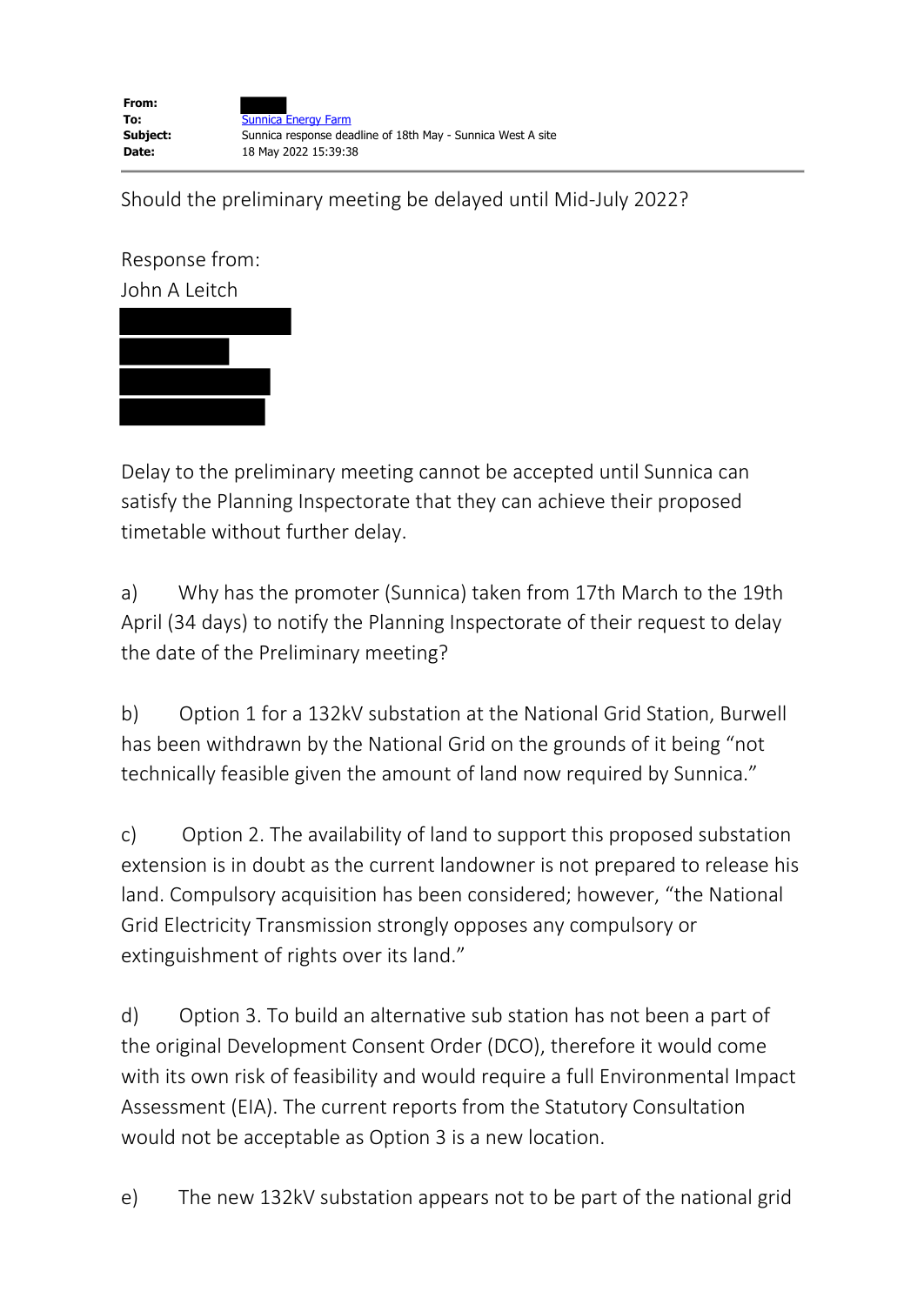electricity transmission apparatus, therefore will Sunnica' s substation over capacitates the order limits of the national grid's electricity transmission at Burwell.

Applicant (Sunnica) proposed timetable

When you apply dates and days to Sunnica' s proposed timetable you start to question the reality of their proposed timetable.

1. Now to end of May 2022 (18th May - 31st May = 13 days) Confirm all amendments and prepare documentation.

2. End of May to end of June 2022 (31st May  $-$  30th June = 31 days) Engagement / Consultation on amendments for 30 days.

3. First two weeks of July (1st July  $-$  15th July = 15 days) Period to have regard to consultation responses.

4. Mid July 2022 (what date is mid July? 16th July?) Submit amendments to PINS.

5. No earlier than 18th July 2022 (18th July is mid July) Preliminary meeting and start of examination on updated applications and revised order limits.

Comments on the above timetable.

a) The timetable is too open ended. It should be more date specific in order to monitor its progress.

b) Which communities are involved with the engagement and consultation of amendments? How long will the consultation period cover bearing in mind there are only 13 days in May to have this documentation available for consultation in June.

c) Sunnica are submitting their amendments to PINS on potentially the